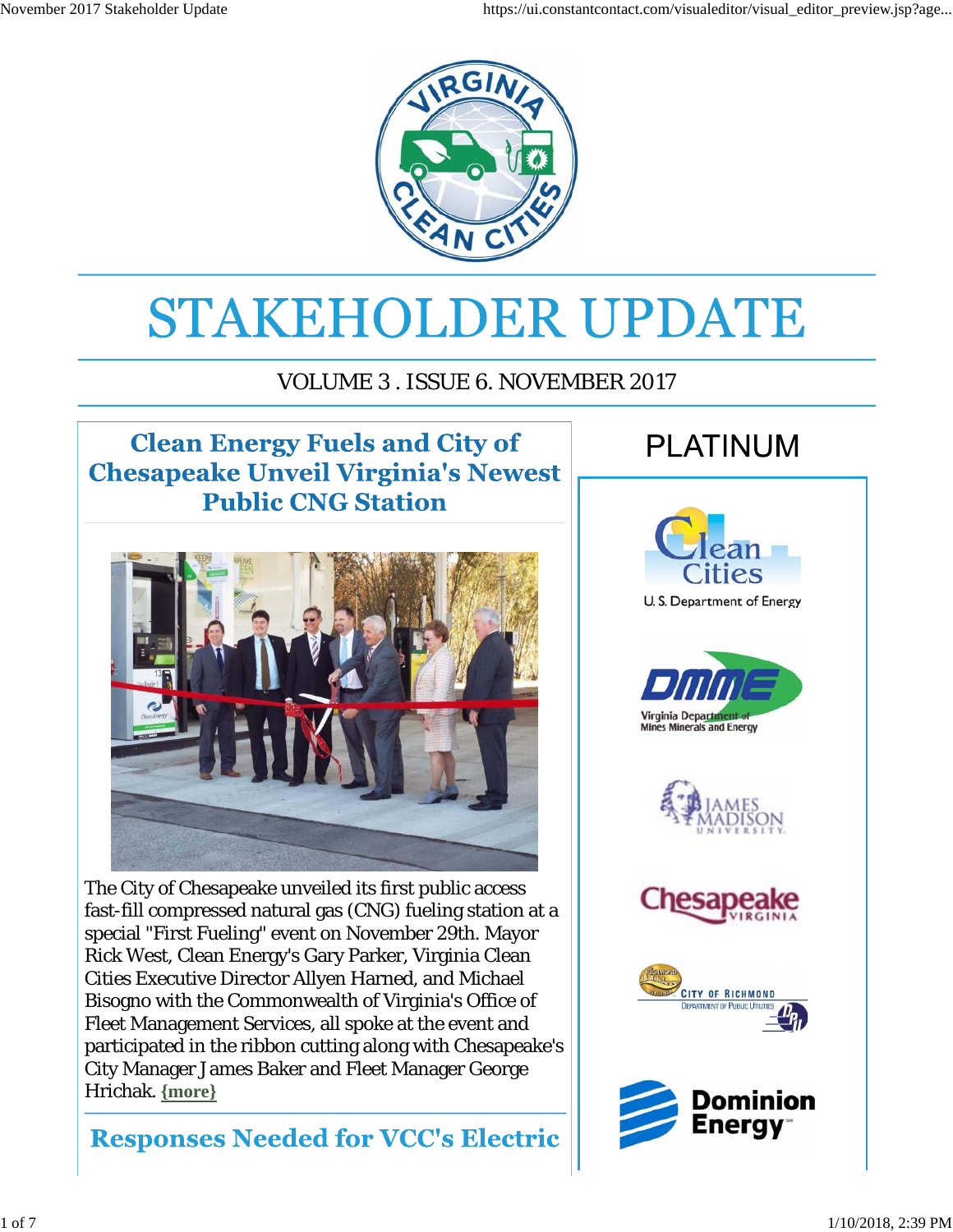#### **Vehicle Charging Station Permitting Survey**



Virginia Clean Cities is seeking the following information from localities on their current permitting process for installing EV Chargers, known as Electric Vehicle Supply Equipment (EVSE) on existing commercial and public property to help expedite EVSE deployment efforts underway in Virginia. **{more}**

#### **IC Bus Launches Propane School Bus Incentive Program**

\_\_\_\_\_\_\_\_\_\_\_\_\_\_\_\_\_\_\_\_\_\_\_\_\_\_\_\_\_\_\_\_\_\_\_\_\_\_\_\_

IC Bus announced a new, environmentally friendly grant program that provides school districts with incentives to add propane-powered school buses to their fleets. The IC Bus Grant Program will offer qualifying school districts throughout the United States and Canada \$5,000 in grants per newly purchased propane-powered CE Series school buses. **{more}**



Calling all fleet managers and fleet procurement officers



# **DIAMOND**











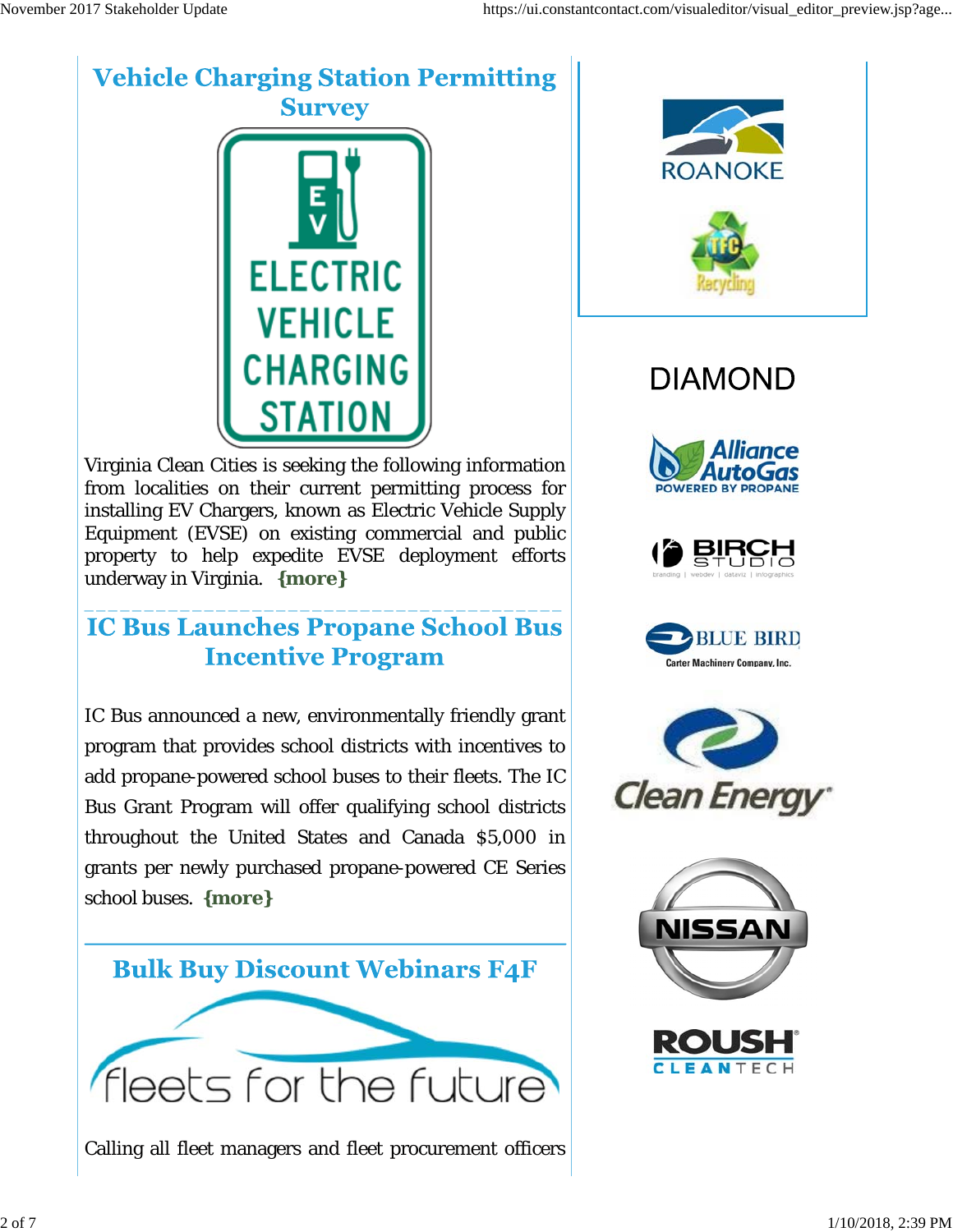at public agencies!

Fleets for the Future (F4F) is excited to present to you exclusive offers on the most popular alternative fuel vehicle models for public sector fleets. Please join us with National Joint Powers Alliance (NJPA), Zenith Motors, and National Auto Fleet Group (NAFG) to learn about our available clean vehicles provided through NJPA, a leading national purchasing cooperative with over 50,000 members. Vehicles range from plug-in hybrid sedans to propane and natural gas trucks to full electric shuttle buses and cargo vans. Electric vehicle charging infrastructure and associated services are also newly available. **{more}**

**Halifax County Public Schools Add Five LPG School Buses with DEO Assistance** 



Halifax County Public Schools continues its conversion to LPG-fuel school buses through a partnership with Virginia Clean Cities and the Virginia Department of Environmental Quality. VCC was able to identify Supplemental Environmental Program funding of \$125,000 to help with the purchase of 5 LPG school buses. HCPS then scrapped five pre-2009 diesel school buses. The removal of these diesel buses will result in a net reduction in particulate matter of 0.3 tons, a net reduction in nitrogen oxide of 3.6 tons, and overall lifetime reduction in diesel gallons of 104,535 gallons. These reductions are estimated to have \$28,000 in annual health benefit savings to the residents of Halifax County.

> **Alternative Fuel Vehicles and Propane Come the Rescue**





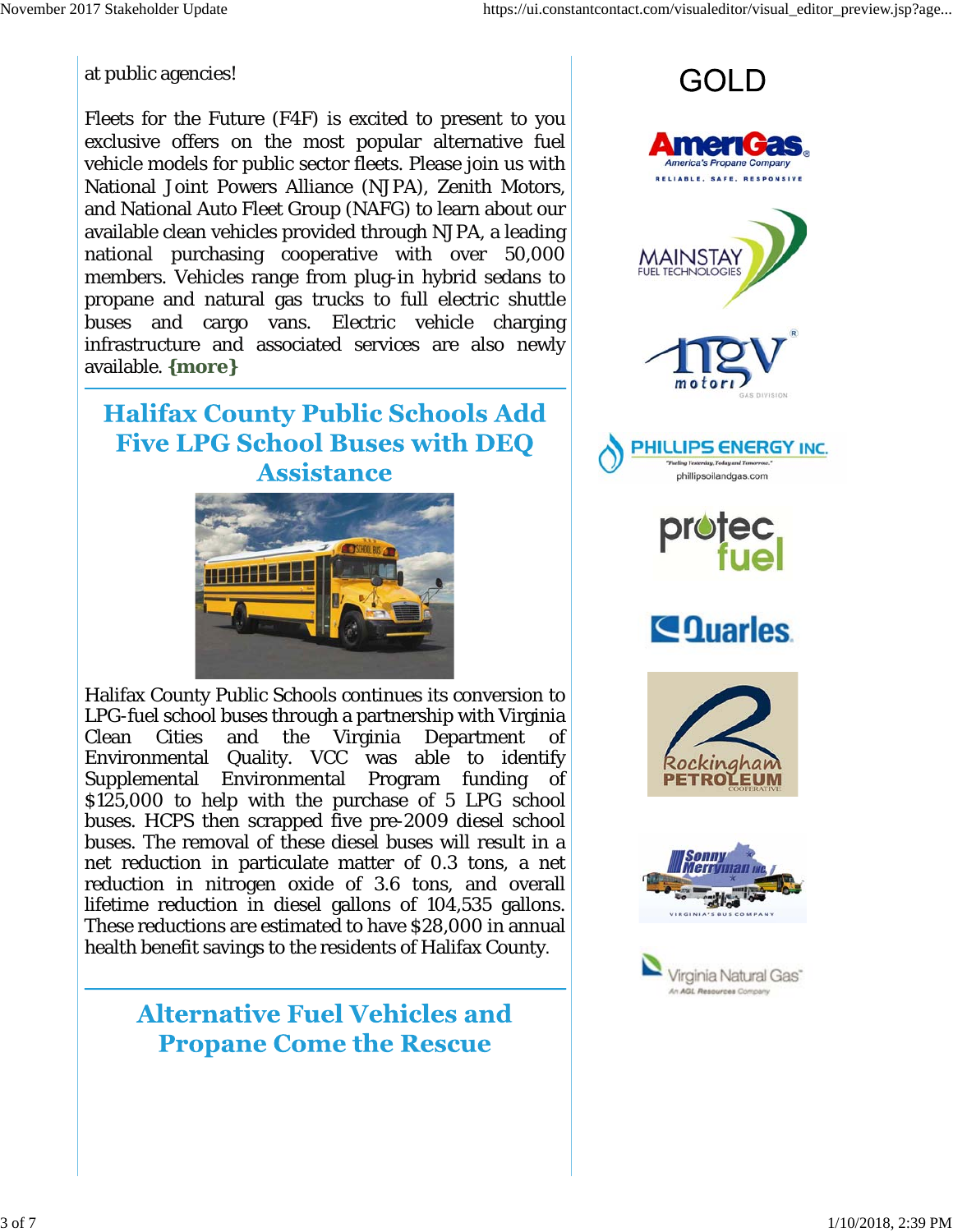

*Contributed by Todd Mouw, vice president of sales and marketing at Roush Clean Tech*

Our nation has been hit hard by natural disasters in recent months. Gasoline and diesel shortages in Texas and Florida due to hurricanes wreaked havoc with people trying to evacuate prior to the storms and support First Responders after the storms had passed. **{more}**

#### **Virginia DEO Issues RFP for Statewide Public Electric Vehicle Charging Station Network**

On September 29th, the Department of Environmental Quality issued a request for proposal for the state's first public electric vehicle charging station network. This program will be supported by the state's share of Volkswagen settlement funding. The program is seeking proposals to deploy EVSE, specifically DC fast chargers, throughout Virginia. **{more}**

#### **MotorWeek: Alternative Fuel Vehicles and Emergency Preparedness**

\_\_\_\_\_\_\_\_\_\_\_\_\_\_\_\_\_\_\_\_\_\_\_\_\_\_\_\_\_\_\_\_\_\_\_\_\_\_\_

Being prepared for emergencies is more essential than ever. Superstorm Sandy wreaked havoc on the East Coast back in 2012, and the current hurricane season has also been devastating. Vulnerable coastal regions in the southeast were hit with powerful storms that flooded communities and cut electric power and gasoline/diesel fuel supplies. But early reports from both Texas and Florida included numerous examples of how alternative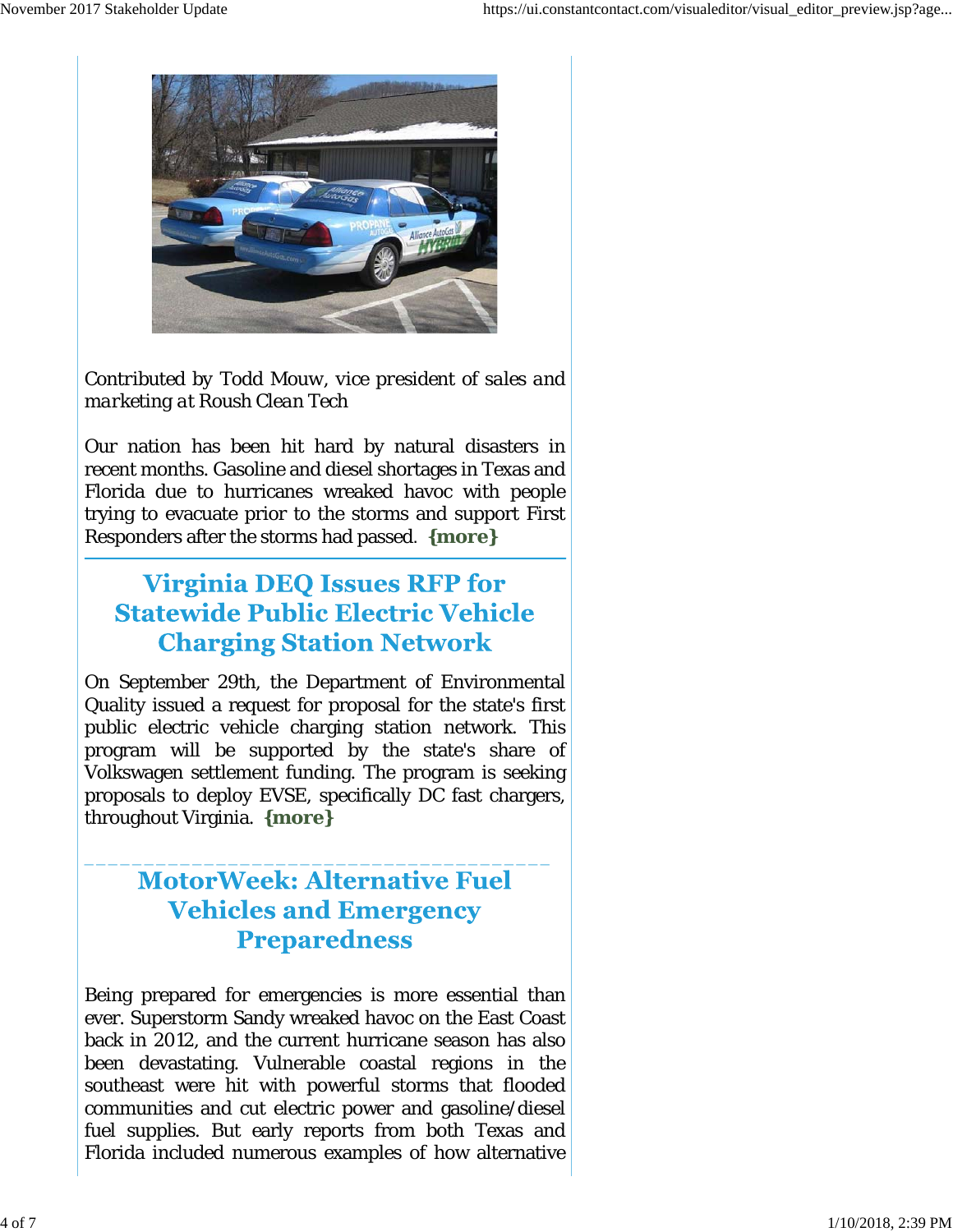fuel vehicles (AFVs) and infrastructure proved to be reliable and resilient throughout the disasters. **{more}**

**\_\_\_\_\_\_\_\_\_\_\_\_\_\_\_\_\_\_\_\_\_\_\_\_\_\_\_\_\_\_\_\_\_\_\_\_**

#### **Donate Your Vehicle to VCC and Earn a Tax Deduction!**



Virginia Clean Cities is a certified motor vehicle charity consigner! If you have a vehicle rusting away in your parking lot that you need to be rid of, and want a taxdeduction for it, we'd love to take it off your hands! **{more}**

**\_\_\_\_\_\_\_\_\_\_\_\_\_\_\_\_\_\_\_\_\_\_\_\_\_\_\_\_\_\_\_\_\_\_\_\_**

#### **Support VCC with a Monthly** Contribution of \$10, \$25 or \$50

You can now support Virginia Clean Cities with a recurring monthly donation of as little as \$10. Your generous support helps VCC deploy EV charging stations, propane schools buses, and CNG transit vehicles. **{more}**

# **Upcoming Events**

**December 4-8, 2017**: CNG Training & Certification Course - Chesapeake, VA. **Register here**

For a full list of upcoming events, please visit **http://www.vacleancities.org/events**

# **New and Renewing Stakeholders**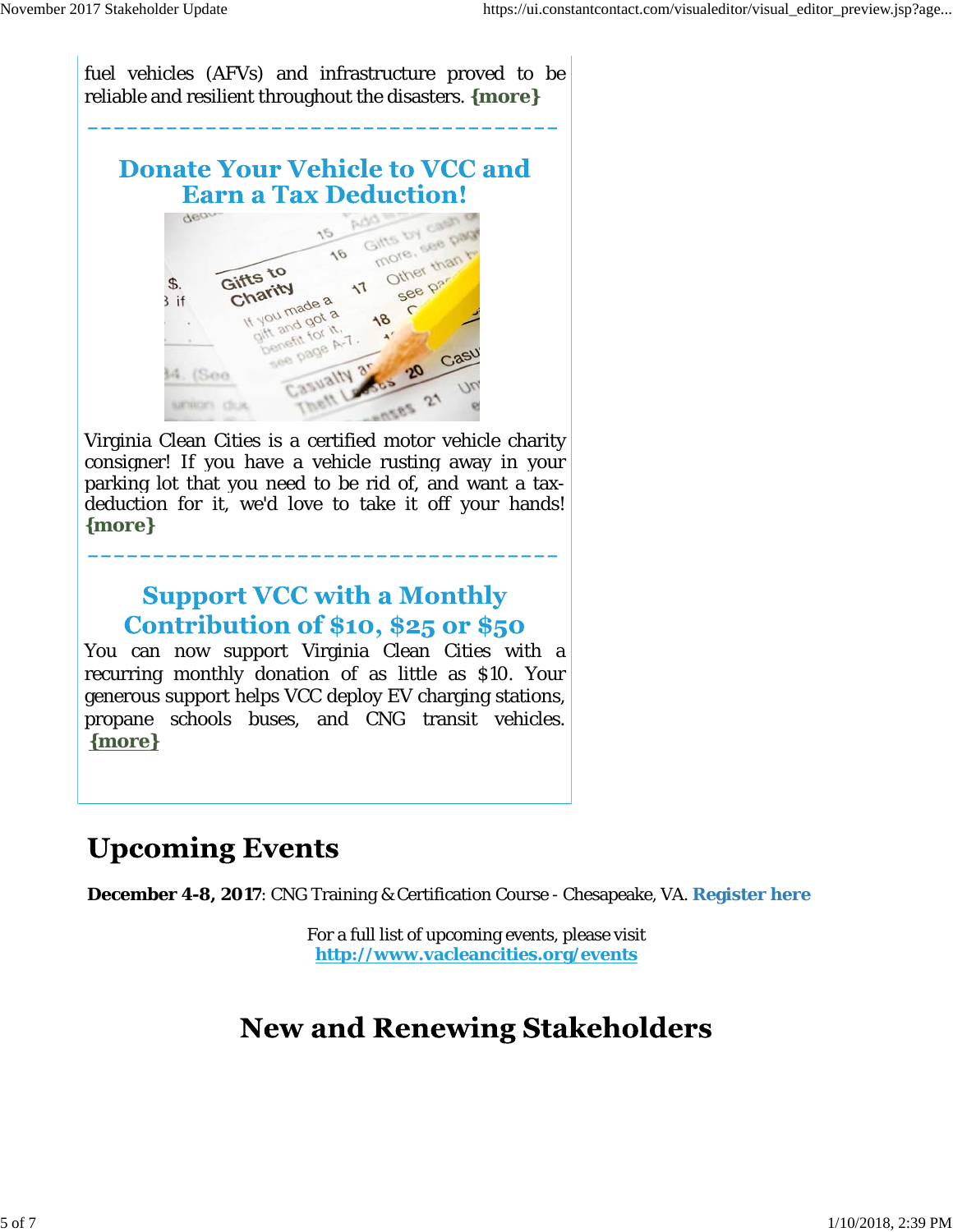

# Phillips Energy, Inc.



# **City of Charlottesville**



# **City of Virginia Beach**



### **Dominion Electric Vehicles**